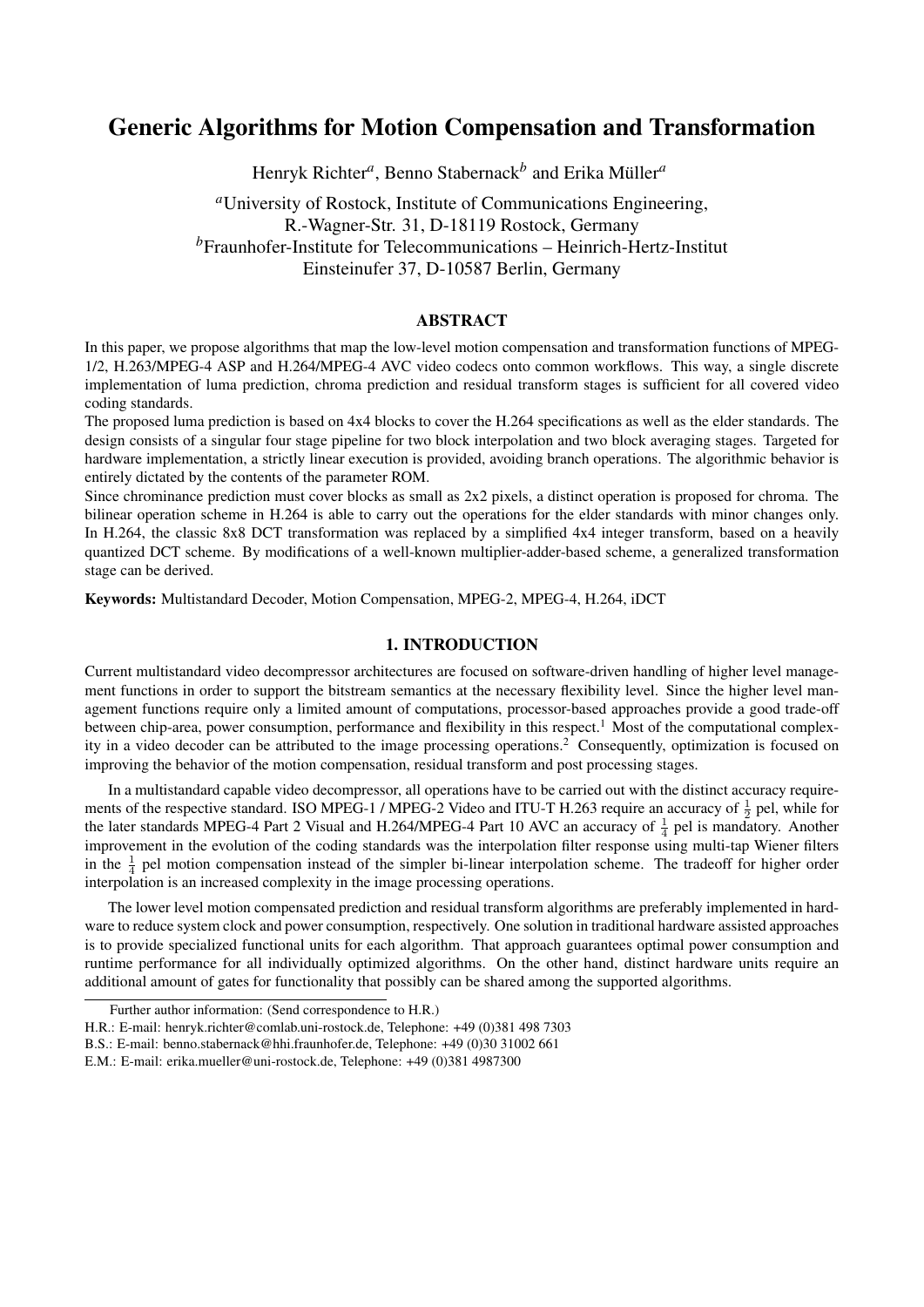Another common approach consists of software driven workflows with appropriate instruction set extensions for runtime acceleration.<sup>3–6</sup> The software driven workflows are very attractive in terms of flexibility. Each required algorithm can be provided as individually optimized software sniplet and extensions for future application areas are easily feasible.

The method proposed in the following sections consists of a generic algorithm set that allows a single hardware implementation to accurately execute all required algorithms.

# 2. GENERIC LUMA MOTION INTERPOLATION ALGORITHM

# 2.1 Brief review of motion interpolation algorithms in current standards

This section describes the discrete operations to be carried out in the respective standards to perform the interpolation within the fractional pel motion compensation. The basic operation within motion compensation is to fetch a rectangular block of pels from the active reference frame. The block is addressed by the integer part of the motion vector plus a number of extra pixels left and above the initial position, depending on the requirements of the following interpolation. The fractional part of the motion vector (usually in  $\frac{1}{2}$  or  $\frac{1}{4}$  pel resolution) dictates the interpolation algorithm leading to the desired predictor block.

In the elder standards MPEG-1, MPEG-2, H.263 and MPEG-4 part 2 a bi-linear interpolation in half pel accuracy takes place.<sup>7</sup> To obtain fractional pel motion compensated blocks, a simple averaging between pels adjacent to the desired position is performed. With H.263, the rounding control bit was introduced in order to reduce the bias of the rounding operation.8–10

Optionally, MPEG-4 part 2 Advanced Simple Profile (ASP) provides an interpolation method with quarter pel accuracy.<sup>11, 12</sup> In that quarter pel interpolation mode, the half pel positions are interpolated using a symmetric 8 tap FIR filter with the coefficients  $Co1[0, ..., 7] = [-8, 24, -48, 160, 160, -48, 24, -8]$  to a total denominator of 256. The interpolation is performed in discrete steps. First, the horizontal quarter pel position is computed and rounded/clipped to 8 bit range. Afterwards, these horizontally interpolated pels are used for vertical interpolation. In order to maintain the same memory bandwidth as with the half pel interpolation mode, the extra predictors required for the FIR filter are obtained by block boundary mirroring. On the left and upper side of the predictor block<sup>∗</sup> , three pels are mirrored. One the lower and right block boundary, two pels are extended by mirroring.<sup>13</sup>

The standard H.264 / MPEG-4 part 10 Advanced Video Coding (AVC) uses a quarter pel interpolation scheme by default.<sup>14</sup> Compared to MPEG-4 ASP the impulse response length of the FIR filter was reduced to 6 taps with the coefficients  $Co2[0, \ldots, 5] = [1, -5, 20, 20, -5, 1]$ . Since no block boundary mirroring is performed in H.264, the interpolation requires up to 81 source pels for interpolation of a single 4x4 block. Another difference to MPEG-4 ASP can be attributed to the interpolation accuracy. In case of bi-directional half pel interpolation, rounding and clipping operations are carried out after both directions are computed, while maintaining the full accuracy. In the last step, quarter pel positions are obtained by averaging half pel positions.

### 2.2 General approach

As outlined in the previous section, the algorithms relevant for the scope of this paper feature a number of different properties. A generic data flow covering all relevant data paths is depicted in fig. 1. To ensure bit-accurate results, the rounding and clipping operations have to be carried out in the mandatory order. The direct approach to a generic motion interpolation scheme as shown in fig. 1 would introduce a lot of conditional execution paths. Since the input blocks are required in multiple stages within the hypothetical structure, a general pipeline structure with in-place operations is not feasible using the depicted approach. It is clearly conceivable that this hypothetical structure would not be appropriate for an efficient implementation.

The algorithm proposed in this paper is tailored to avoid conditional execution. Instead, a pipeline structure approach is taken which dictates the behavior solely by parameter ROM tables. Most of the table addresses can be set up once for each decoded frame. Only the current fractional pel position and the MPEG-4 block boundary mirroring condition are used for the parameterization within the scope of a single block. For this algorithm it is assumed that all motion vectors are being scaled to quarter pel resolution.

<sup>∗</sup> either 9x9 or 17x17 pels in 8x8 or 16x16 motion compensation, respectively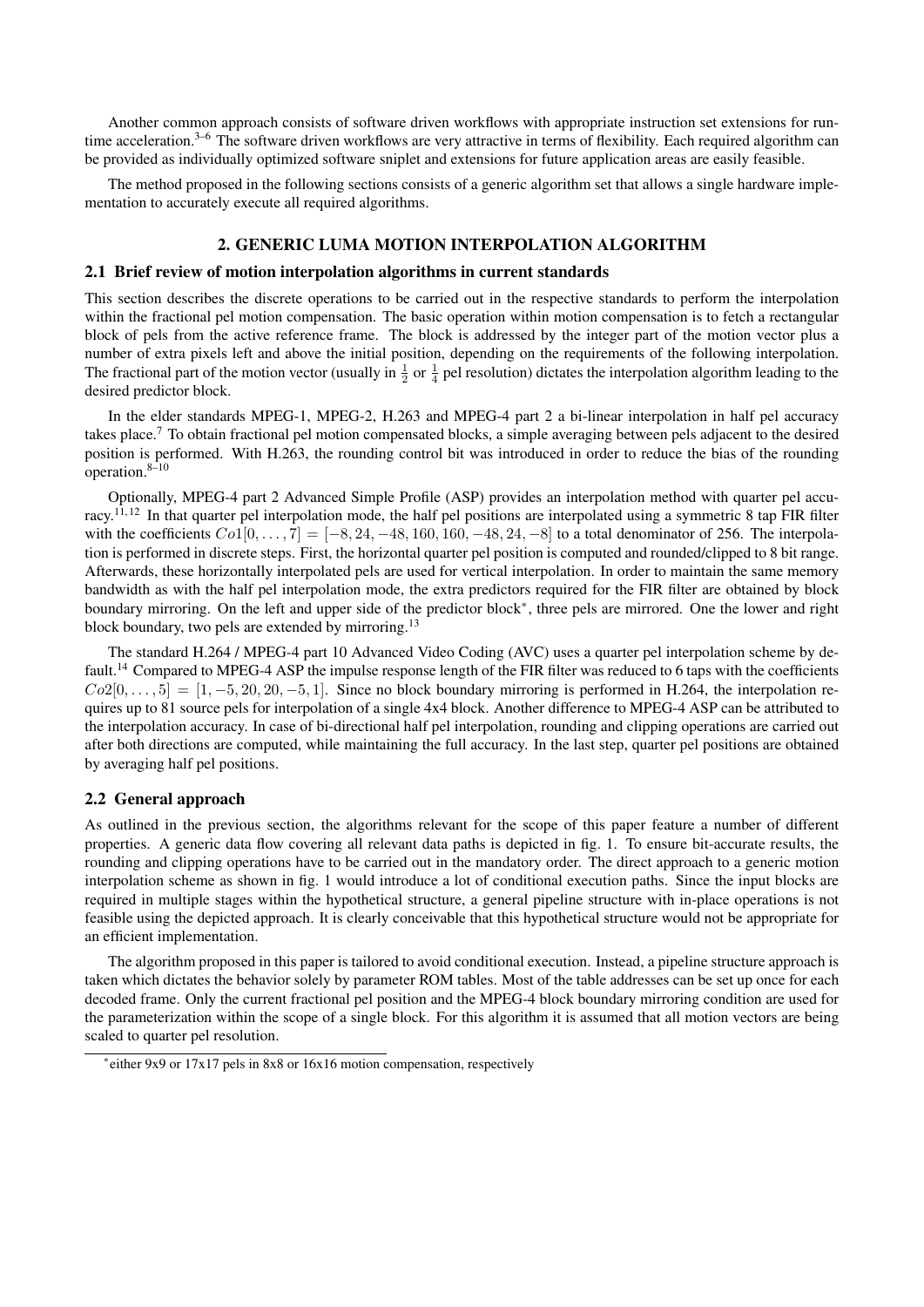

Figure 1. Generic data flow graph of quarter pel interpolation respecting the algorithms of MPEG-1/-2, MPEG-4 ASP und H.264, active path depends on current algorithm and desired sub-pel

Starting with the requirements of H.264 in terms of minimal allowed block size, the algorithm is tailored for block sizes of 4x4. In MPEG-4 quarter pel mode, an 8 tap FIR filter needs to be executed. Therefore the input block for interpolating a 4x4 block needs 7 extra pixels in each dimension, hence  $X_{r11,11}$ . The basic components of the bi-directional interpolation in all considered standards consist of the following building blocks:

- horizontal interpolation FIR filter
- vertical interpolation FIR filter
- clipping and rounding of filter outputs
- position dependent averaging

The proposed strategy for a unified solution to the interpolation workflow is a four stage pipelined structure. The main property of the proposed algorithm is the calculation of all half pel positions so that the desired full-, half- or quarter pel positions are available in the final stage. That concept is outlined in fig. 2.



Figure 2. Outline of proposed generic quarter pel motion interpolation algorithm as a four stage structure for MPEG-1/-2, MPEG-4 ASP und H.264

The input block  $X_{r11,11}$  is (a) horizontally filtered and optionally clipped to obtain block  $X_{h9,11}$ , consisting of four filtered columns and five non-filtered columns. After interpolation, an optional averaging of intermediate results (b) takes place. In stage (c), the vertical interpolation is performed with the resulting block  $X_{v9,9}$ . The final stage (d) averages a pair of input pixels into the final predicted block  $\hat{X}_{4,4}$ . All four stages feature a static operation flow. The desired algorithm behavior according to the respective compression standard is solely achieved by ROM parameters.

### 2.3 Horizontal interpolation stage (a)

The horizontal filtering uses 121 input pels to interpolate half pel positions from horizontally neighboring raster pels. The result consists of four half pel positions per line. For each output pel, 8 coefficients are applied from the coefficient matrix. The coefficient memory Co3 [ $\tau$ ,  $\sigma_h$ ,  $\xi$ , k] contains a distinct set of entries for each pixel  $\xi$  to cover the border coefficient mirroring (instead of border pel mirroring) in order to support MPEG-4 ASP in quarter pel mode. This step ensures linear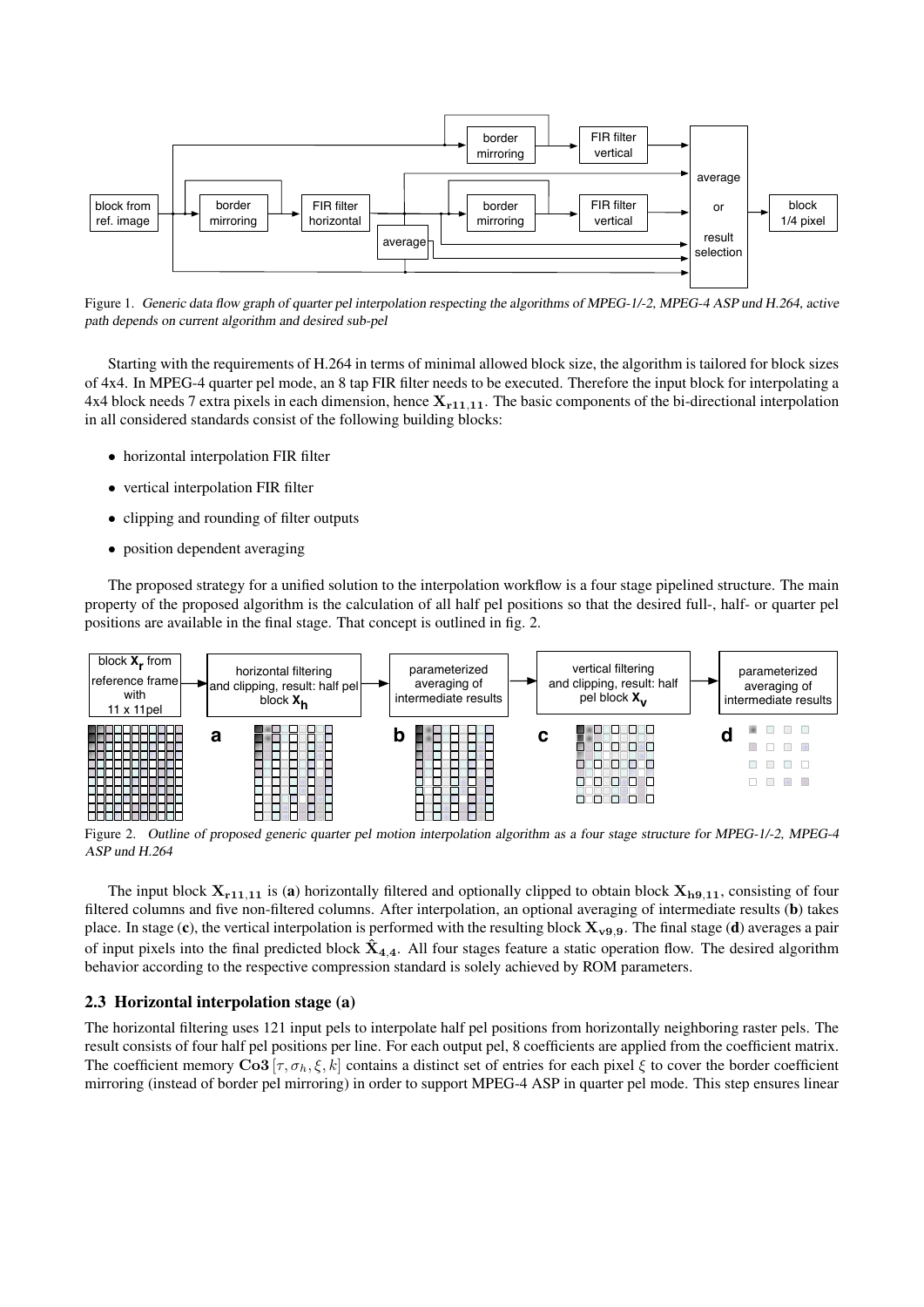input data fetching for every supported standard. Besides the position dependency  $\xi$  of each filtered pixel and the coefficient index k, the interpolation operation  $\tau$  with the special condition  $\sigma_h$  is included in the definition.

Since MPEG-4 ASP demands rounding of interpolation results directly after the summation, an optional rounding  $r_h$ with clipping on parametric limits  $\gamma_{hmin}$  and  $\gamma_{hmax}$  was integrated into the scheme. The pel  $\mathbf{X}_{r}[0, 0]$  is defined as the position addressed by the integer part of the motion vector within the current reference frame.

$$
\mathbf{X}_{\mathbf{h}}[2i+1,j] = \text{Clip3}\Big(\gamma_{hmin}, \gamma_{hmax}, \left(\sum_{k=0}^{7} \mathbf{Co3}[\tau, \sigma_h, i, k] \cdot \mathbf{X}_{\mathbf{r}}[i-3+k, j]\right) + r_h[\tau]\Big) \& V_h[\tau]
$$
\nwith  $i = 0, 1, 2, 3$ ;  $j = -3, -2, ..., 7$  (1)

$$
\mathbf{X}_{h}[2i,j] = 256 \cdot \mathbf{X}_{r}[i,j] \n\text{with } i = 0, 1, 2, 3, 4 \; ; \; j = -3, -2, \dots, 7
$$
\n(2)

After the operation outlined above, the output block contains four half pel positions and five full pel positions per line. The whole resulting block is 9 columns and 11 lines big. The entries are integer valued with 32 bit resolution. The additional parameter  $V_h$  for bit-wise AND operation allows the removal of lower-valued bits in case of rounding. This way, a rounding operation can be performed while maintaining the same dynamic range for all output pels.



Figure 3. Per pixel scheme for the generic horizontal interpolation; half pel positions are gained by an 8 tap FIR filter, full pel positions are normalized to factor 256; introduction of parameters  $r_h[\tau]$ ,  $\gamma_{hmin}$ ,  $\gamma_{hmax}$ ,  $V_h[\tau]$  and coefficients C0. . . C7 from the current set in  $Co3[\tau, \sigma_h, i, k]$ 

Figure 3 graphically demonstrates the algorithm for a single pixel position. All intermediate values are normalized to eight binary digits of fractional accuracy. This is accomplished by an 8 bit shift for the full pel values  $\mathbf{X_h}[2i, j]$  and by scaled coefficients in  $\text{Co3}[\tau, \sigma_h, \xi, k]$ . The advantage of this normalization is a uniform backward scaling and rounding in the vertical filtering stage, regardless whether the data was uni- or bi-directionally filtered. That step is especially important for H.264, where different rounding is applied in uni- and bi-directional cases, normatively.

The parameters  $\tau$ ,  $V_h[\tau]$ ,  $r_h[\tau]$ ,  $\gamma_{hmin}$ ,  $\gamma_{hmax}$  are set up globally for each reconstructed frame. The only per-block local variable besides the reference block address is the coefficient set  $\sigma_h$ .

# 2.4 Intermediate averaging stage (b)

The stage b was mainly introduced to cover the requirements of MPEG-4 in quarter pel mode. Since the input values for the vertical filtering in MPEG-4 are already averaged horizontally filtered pels, this stage ensures correct pixel values. Dependent on the fractional part of the motion vector  $d_x$ , four cases of averaging per filter method  $\tau$  need to be covered. The paired index field  $\mathbf{idx}_{\mathbf{b} \ 3,4,2}$  is per picture statically dependent on the filter method  $\tau$ . The per block dynamic dependency is the fractional part  $d_x$  of the motion vector.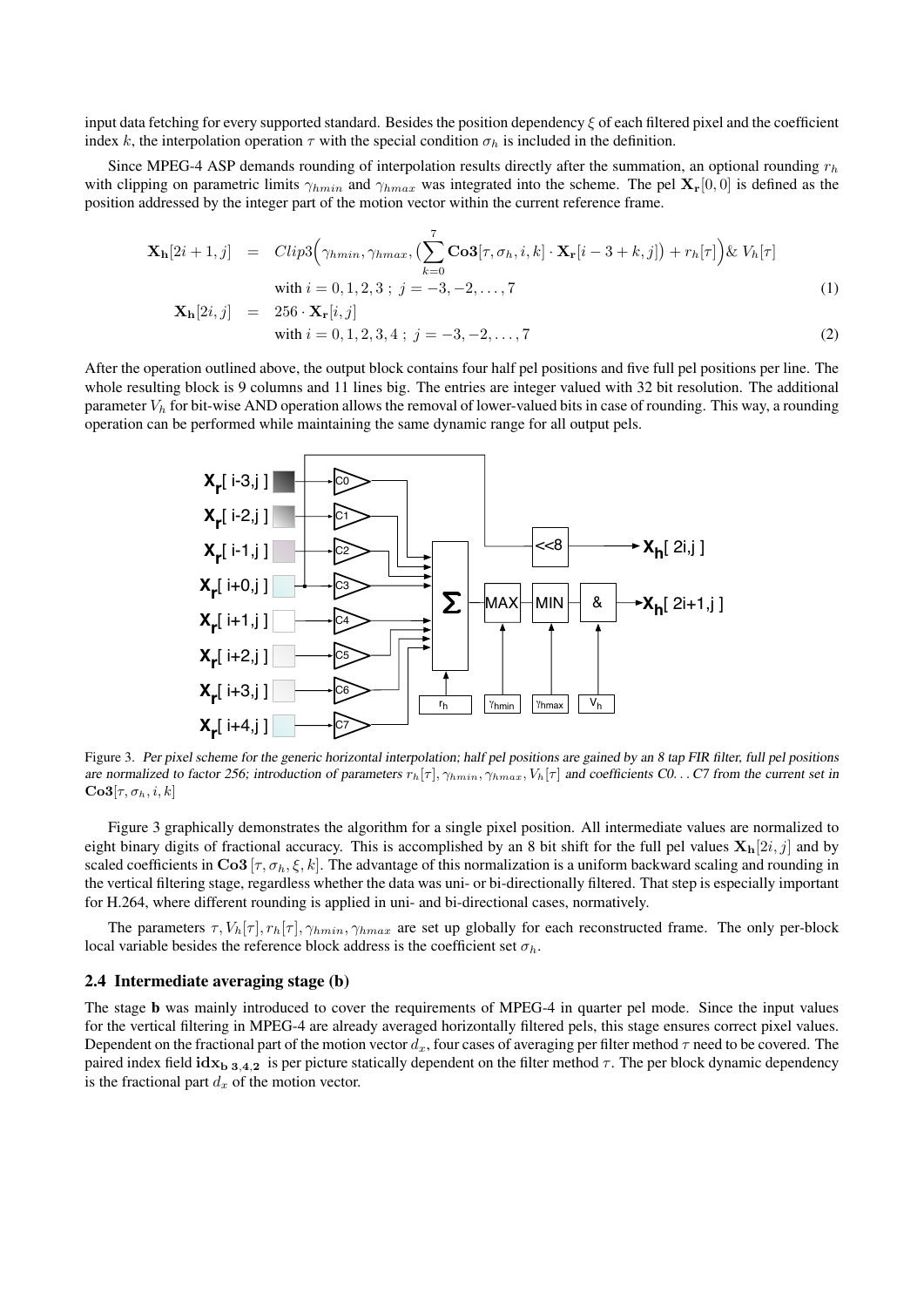The indices pair from  $\mathbf{idx}_\mathbf{b}$  specifies tho horizontal offsets between 0 and 2 to address entries from  $\mathbf{X}_\mathbf{h}[n, j]$  to  $\mathbf{X}_\mathbf{h}[n+1]$ 2, j for averaging. The averaging follows the scheme  $c = (a + b + r_b) >> 1$ . Including all parameters, the averaging of the horizontal filtered block  $X_h$  is as follows:

$$
\mathbf{X}_{\mathbf{h}}[i,j] = \left( (\mathbf{X}_{\mathbf{h}}[i + \mathbf{i} \mathbf{dx}_{\mathbf{b}}[\tau, d_x, 0], j] + \mathbf{X}_{\mathbf{h}}[i + \mathbf{i} \mathbf{dx}_{\mathbf{b}}[\tau, d_x, 1]j] + r_b[\tau] \right) >> 1 \right) \& V_b[\tau]
$$
  
with  $i = 0, 1, ..., 7$ ;  $j = -3, -2, ..., 7$  (3)

The averaging stage can be effectively disabled by setting  $i dx_b[\tau, d_x, 0] = i dx_b[\tau, d_x, 1] = 0$ . This way, the averaging is performed on the same input pels, so that for every  $r_b[\tau] \leq 1$  the original value in  $X_h$  is retained. Another application for this stage is the half pel interpolation of MPEG-1 and MPEG-2, since two neighboring full pel positions can be addressed with the offset range 0..2. In analogy to stage **a**, an accuracy limiter  $V_b[\tau]$  is available.

#### 2.5 Vertical interpolation stage (c)

The vertical interpolation is performed in analogy to stage a using an 8 tap FIR filter. The inputs to the vertical stage are the contents of the block  $X_h$ . All nine columns of the input matrix serve as input to an individual filter run. After summation, the final data word size of unsigned 8 bit is obtained by appropriate downscaling. Since every standard covered by our proposal uses a downscaling to 8 bit after the vertical stage and the data ranges in  $\text{Co3}[\tau, \sigma_v, i, k]$  are matched to the multiplier 256, special clipping constants are not required in stage c. The rounding control, mandatory to H.263 and MPEG-4 ASP is applied to the rounding parameter  $r_v[\tau]$ . The coefficient buffer Co3  $[\tau, \sigma_v, \xi, k]$  is the same as for the horizontal stage. Only the special case  $\sigma_v$  can differ. The filtering algorithm can be expressed as follows:

$$
\mathbf{X}_{\mathbf{v}}[i,2j+1] = Clip\Big(\big(\sum_{k=0}^{7} \mathbf{Co3}[\tau,\sigma_{v},j,k] \cdot \mathbf{X}_{\mathbf{h}}[i,j-3+k]\big) + r_{v}[\tau]\Big) >> 16
$$
  
mit  $i = 0, 1, ..., 8$ ;  $j = 0, 1, 2, 3$   

$$
\mathbf{X}_{\mathbf{v}}[i,2j] = Clip\big((\mathbf{X}_{\mathbf{h}}[i,j] + 128) >> 8\big)
$$
 (4)

$$
\text{mit } i = 0, 1, \dots 8 \; ; \; j = 0, 1, 2, 3, 4 \tag{5}
$$

By normalizing all entries in  $X_h$  to the factor 256, all four half pel variants<sup>†</sup> can be downscaled by the same factor without negative impact of the rounding constants 128 and  $r_v[\tau]$ , respectively. For all non filtered values with a data range extension by factor 256, a rounding constant of < 256 vanishes by the integer shift operation.

The same principle applies for rounding of exclusively vertically filtered signal parts. By scaling the original raster pels by factor 256, the rounding parameter  $r_v[\tau]$  and the down scaling range of 16 is the same for uni- and bi-directional filtered pels (fig. 4). Additional parameters are not needed. The result of the vertical filtering stage is the matrix  $X_v$  with 9x9 entries in unsigned 8 bit resolution.

### 2.6 Final averaging stage (d)

Starting with the requirements of H.264, the last step in the processing chain is the averaging of two half-pel resolution predictors. These predictors can consist of interpolated sub-pels, raster pels or a combination of both. In H.264, there are a number of sub-pel positions with diagonal averaging. Hence, the index selector in stage d uses two-dimensional coordinates within the source block  $X_v$ . In similar fashion to stage **b**, the offset pair from the coordinate table is applicable to all 16 output pels of the motion interpolated block. The coordinate index field  $\mathbf{idx}_{d}[\tau, d_x, d_y, \rho]$  depends on both fractional components  $d_x, d_y$  of the motion vector on a per-block base and is dimensioned as  $idx_d$  3,4,4,4. motion interpolation algorithm  $\tau$  with a motion vector resolution of  $\frac{1}{4}$  pel there are sixteen distinct cases with 2 twodimensional indices  $\rho$  on the input matrix  $\mathbf{X}_v$  have to be covered. In analogy to stage **b**, the averaging rule is of the type  $c = (a + b + r_d) >> 1$ , executed on all 16 output pels.

$$
\hat{\mathbf{s}}[i,j] = \left( \left( \mathbf{X}_{\mathbf{v}}[i + \mathbf{i} \mathbf{dx}_{\mathbf{d}}[\tau, d_x, d_y, 0], j + \mathbf{i} \mathbf{dx}_{\mathbf{d}}[\tau, d_x, d_y, 1] \right) + \mathbf{X}_{\mathbf{v}}[i + \mathbf{i} \mathbf{dx}_{\mathbf{d}}[\tau, d_x, d_y, 2], j + \mathbf{i} \mathbf{dx}_{\mathbf{d}}[\tau, d_x, d_y, 3] \right] + r_d[\tau] \rangle >> 1 \right)
$$
\n
$$
\text{mit } i = 0, 1, 2, 3; j = 0, 1, 2, 3 \tag{6}
$$

† raster pel, horizontal, vertical, diagonal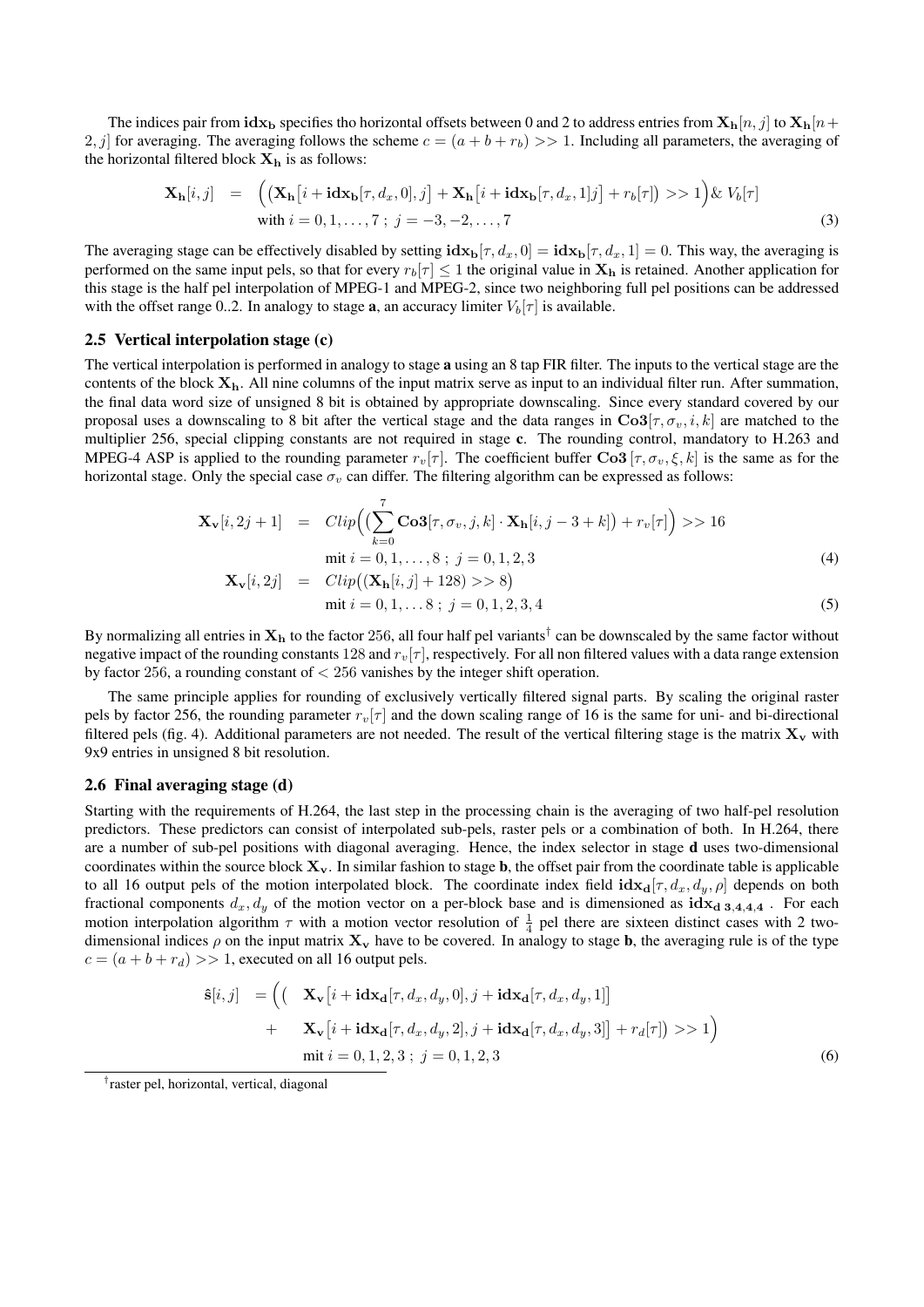

Figure 4. Per pixel scheme for the generic vertical interpolation; half pel positions  $X_v[i, 2j]$  are gained by an 8 tap FIR filter, scaled back to 8 bit range by 16 bit and clipped to range  $[0 \dots 255]$ ; full and uni-directional filtered pels  $X_v[i, 2j + 1]$  are obtained by scaling 8 bit back and clipping; introduction of parameters  $r_v[\tau]$  and coefficients C0... C7 from the current set in  $\text{Co3}[\tau, \sigma_v, j, k]$ 

The result  $\hat{\mathbf{s}}[i, j]$  of stage **d** is the final motion compensated block  $\hat{\mathbf{S}}$ . In order to support the H.263 and MPEG-4 rounding control, the constant  $r_d[\tau]$  was specified which is 1 for usual cases and 0 for active rounding control, respectively.

For sub-pels where averaging in stage d is not necessary, that step can be disabled by appropriate addressing. By setting  $\textbf{idx}_{d}[\tau, d_x, d_y, 0] = \textbf{idx}_{d}[\tau, d_x, d_y, 2]$  and  $\textbf{idx}_{d}[\tau, d_x, d_y, 1] = \textbf{idx}_{d}[\tau, d_x, d_y, 3]$  onto the same indices on matrix  $\mathbf{X}_{\mathbf{v}}$ , the original contents are retained after the averaging operation as long as  $r_d[\tau] \leq 1$ .

### 2.7 Discussion

The generic motion interpolation algorithm requires a considerable amount of input pixel data. For interpolating to a 4x4 pel output block, a 11x11 input block is used. Most practical cases of sub-pel positions actually require only a fraction of that data. In a system concept, where the pixel data from the reference frame buffer is directly passed to the interpolation stage, that overhead is undesirable. However, modern architectures include internal cache memory to efficiently utilize the characteristics of DRAM in terms of burst transfers. Data transfers between the internal cache and the interpolation stage confine the overhead of our proposed algorithm to the internal bus while the DRAM accesses can be limited to the minimum required bandwidth. Hence, there is no additional load on off-chip circuitry.

The exemplary workflow mentioned the use of 32 bit integer variables. The actual dynamic range in stage ais 17 bit plus sign. Stage bincreases the dynamic range by an additional bit to 18 bit plus sign. In stage c, the intermediate dynamic range before downscaling and clipping is 26 bit plus sign. Multiplier coefficients in  $\text{Co3}[\tau, \sigma, \xi, k]$  are discrete 8 bit values plus sign. Since only a limited number of significant bits in the multiplier coefficients are present, the multipliers in stages a and c can be implemented as 5 bit units.

The appropriate parameters and sample testbed source code are available in.<sup>15</sup>

#### 3. GENERIC CHROMA MOTION INTERPOLATION ALGORITHM

Traditionally, the chroma interpolation scheme is carried out with lower complexity than the luma counterpart. Since in H.264, the smallest block size in interpolation is 2x2 chroma pels, a distinct implementation is desirable. All standards covered in this paper use a bi-linear interpolation scheme for chroma. In H.264, the accuracy of the bi-linear interpolation is  $\frac{1}{8}$  pel, while the elder standards use  $\frac{1}{2}$  pel accuracy. Assuming that the chroma motion vector adjustment was carried out according to the respective standards, the interpolation algorithm in H.264 is able to carry out the operations for MPEG-1, MPEG-2, MPEG-4 ASP and H.263 based streams. The only additional conditions to be respected are the rounding control bit and the scaling of the half-pel motion vectors to  $\frac{1}{8}$  pel.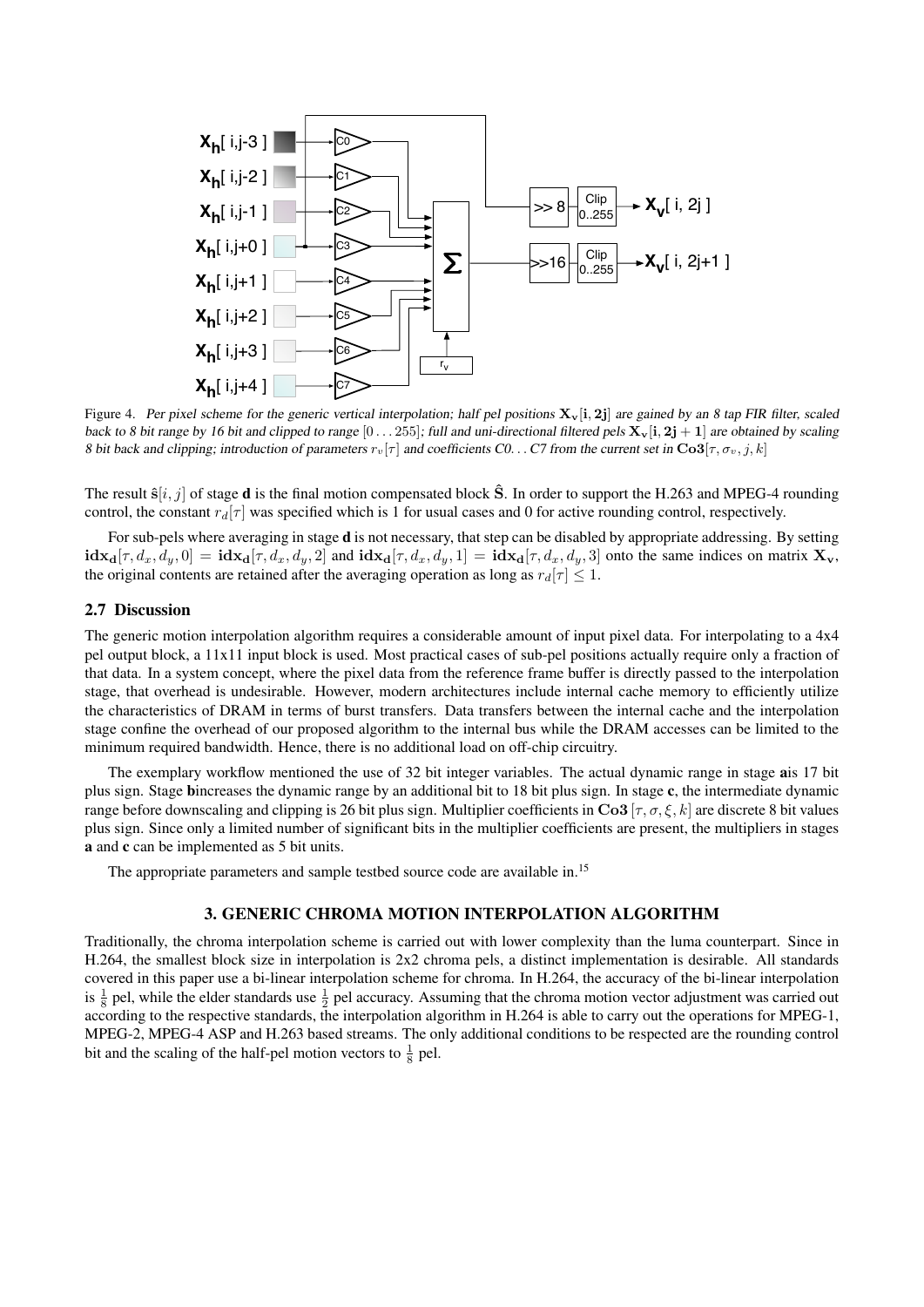

Figure 5. Chroma interpolation with  $\frac{1}{8}$  pel accuracy: estimate the sub-pel **j** from four surrounding raster pels

The bi-linear interpolation with  $\frac{1}{8}$  pel accuracy is illustrated in fig. 5. The pel A is addressed by the integer part of the motion vector. A weight factor  $w$  is calculated for each raster pel surrounding the desired sub pel j. These weights are constant across the predicted block  $\hat{S}$ :

$$
w_A = (8 - d_x) \cdot (8 - d_y)
$$
  
\n
$$
w_B = d_x \cdot (8 - d_y)
$$
  
\n
$$
w_C = (8 - d_x) \cdot d_y
$$
  
\n
$$
w_D = d_x \cdot d_y
$$
\n(7)

The sub-pel j within the predicted block  $\hat{S}$  is obtained by position dependent weighting of the raster pels A, B, C and D as follows:

$$
\hat{s}[x, y] = (w_A \cdot \mathsf{A} + w_B \cdot \mathsf{B} + w_C \cdot \mathsf{C} + w_D \cdot \mathsf{D} + r_c[\tau]) \gg 6
$$
\n
$$
(8)
$$

For H.264, the usual rounding constant of  $r_c[0] = 32$  is applied. Since all weights are calculated to a total sum of 64 instead of providing distinct algorithms for uni- and bi-directional interpolation, the rounding control bit from H.263 and MPEG-4 ASP can be applied as a constant to  $r_c$ . Hence, the rounding constant in presence of the RC bit can be calculated as  $r_c[1] = r_c[2] = 16 \cdot (2 - RC)$  in H.263 and MPEG-4 ASP quarter pel modes, respectively.

# 4. UNIFIED 8X8 DCT AND 4X4 H.264 TRANSFORM

The default de-correlation method in the classic image and video compression standards like JPEG and MPEG is based on variants of the discrete cosine transform. In the standards up to MPEG-4 part 2 it is carried out by a 8x8 point 2D DCT.

Fast algorithms For the computation of inverse cosine transform at a block size 8x8, 64 multiplications and additions are required when applying the direct method. In real-time applications this complexity is undesirable. As consequence, a number of fast methods have been proposed. These fast methods can be categorized as direct and indirect approaches.

The indirect methods are based on integration of the DCT in existing algorithms of computing the Fast Fourier Transform (FFT) or Hartley Transform.<sup>16–23</sup> Direct methods include the factorization of the  $DCT^{24-28}$  or recursive workflows.<sup>29–32</sup> Most of the well-known algorithms rely on the separable nature of the DCT and consequently perform the row and column transform steps in distinct computation passes.

Duhamel<sup>33</sup> predicted the minimal number of multiplications for computing a 8 point inverse DCT with 11. The fastest known algorithm by Loeffler et al.<sup>34</sup> requires 11 multiplications and 29 additions.

In analogy to the graphic interpretation of the classic FFT<sup>35,36</sup>, most of the optimized DCT algorithms are visualized in form of butterfly diagrams. It is notable that in contrast to the regular structure of the classic FFT, fast DCT variants often utilize irregular data paths. In hardware applications, these introduce additional complexity in computation units and data paths.<sup>37</sup>

Chen et al.<sup>24</sup> proposed a factorization of an N point DCT into two N/2 transformation matrices with an attached butterfly. By application of the first factorization step, the Chen algorithm reduces the complexity of a single dimension 8 point DCT to  $N^2/2=32$  operations. Consecutive decompositions of the 4 point DCTs allow the reduction to 16 multiplications using the Chen algorithm. In fig. 6, a single decomposition is shown.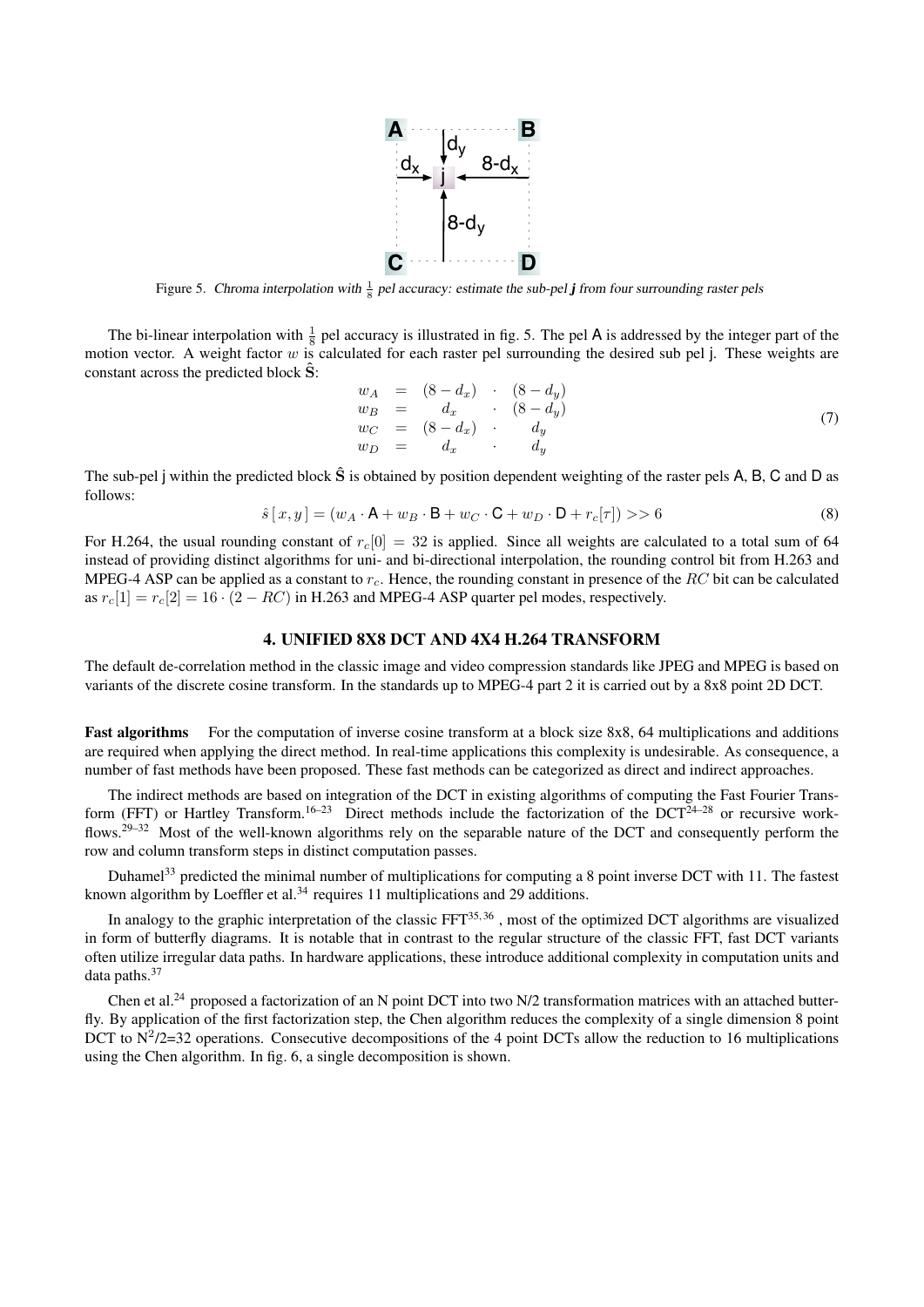

Figure 6. Factorization of the inverse 8 point DCT after Chen into two 4 point transformations plus a butterfly operation in the output stage<sup>38</sup>

Extension of the Chen algorithm for H.264 A major advantage of the Chen algorithm<sup>24</sup> is its regular structure. In matrix-vector notation the algorithm can be expressed as follows: $39,40$ 

$$
\begin{bmatrix} x_0 \\ x_1 \\ x_2 \\ x_3 \end{bmatrix} = \frac{1}{2} \begin{bmatrix} A & B & A & C \\ A & C & -A & -B \\ A & -C & -A & B \\ A & -B & A & -C \end{bmatrix} \begin{bmatrix} X_0 \\ X_2 \\ X_4 \\ X_5 \end{bmatrix} + \frac{1}{2} \begin{bmatrix} D & E & F & G \\ E & -G & -D & -F \\ F & -D & G & E \\ G & -F & E & -D \end{bmatrix} \begin{bmatrix} X_1 \\ X_3 \\ X_4 \\ X_5 \end{bmatrix}
$$

$$
\begin{bmatrix} x_7 \\ x_6 \\ x_5 \\ x_4 \end{bmatrix} = \frac{1}{2} \begin{bmatrix} A & B & A & C \\ A & C & -A & -B \\ A & -C & -A & B \\ A & -B & A & -C \end{bmatrix} \begin{bmatrix} X_0 \\ X_2 \\ X_4 \\ X_5 \end{bmatrix} - \frac{1}{2} \begin{bmatrix} D & E & F & G \\ E & -G & -D & -F \\ F & -D & G & E \\ G & -F & E & -D \end{bmatrix} \begin{bmatrix} X_1 \\ X_3 \\ X_4 \\ X_5 \\ X_6 \end{bmatrix}
$$

$$
\text{with} \quad A = \cos \frac{\pi}{4}, B = \cos \frac{\pi}{8}, C = \sin \frac{\pi}{8}, D = \cos \frac{\pi}{16},
$$

$$
E = \cos \frac{3\pi}{16}, F = \sin \frac{3\pi}{16}, G = \sin \frac{\pi}{16},
$$

$$
\tag{9}
$$

The core operation of this scheme consists of four parallel or successive multiplications per path, followed by an accumulation of the results. The compact operation logic of the Chen algorithm is very attractive for hardware applications, 37, 40–42 even up to HDTV resolution.<sup>43</sup>



Figure 7. Multiplier-adder structure of the inverse DCT core operation by using the Chen algorithm<sup>41</sup>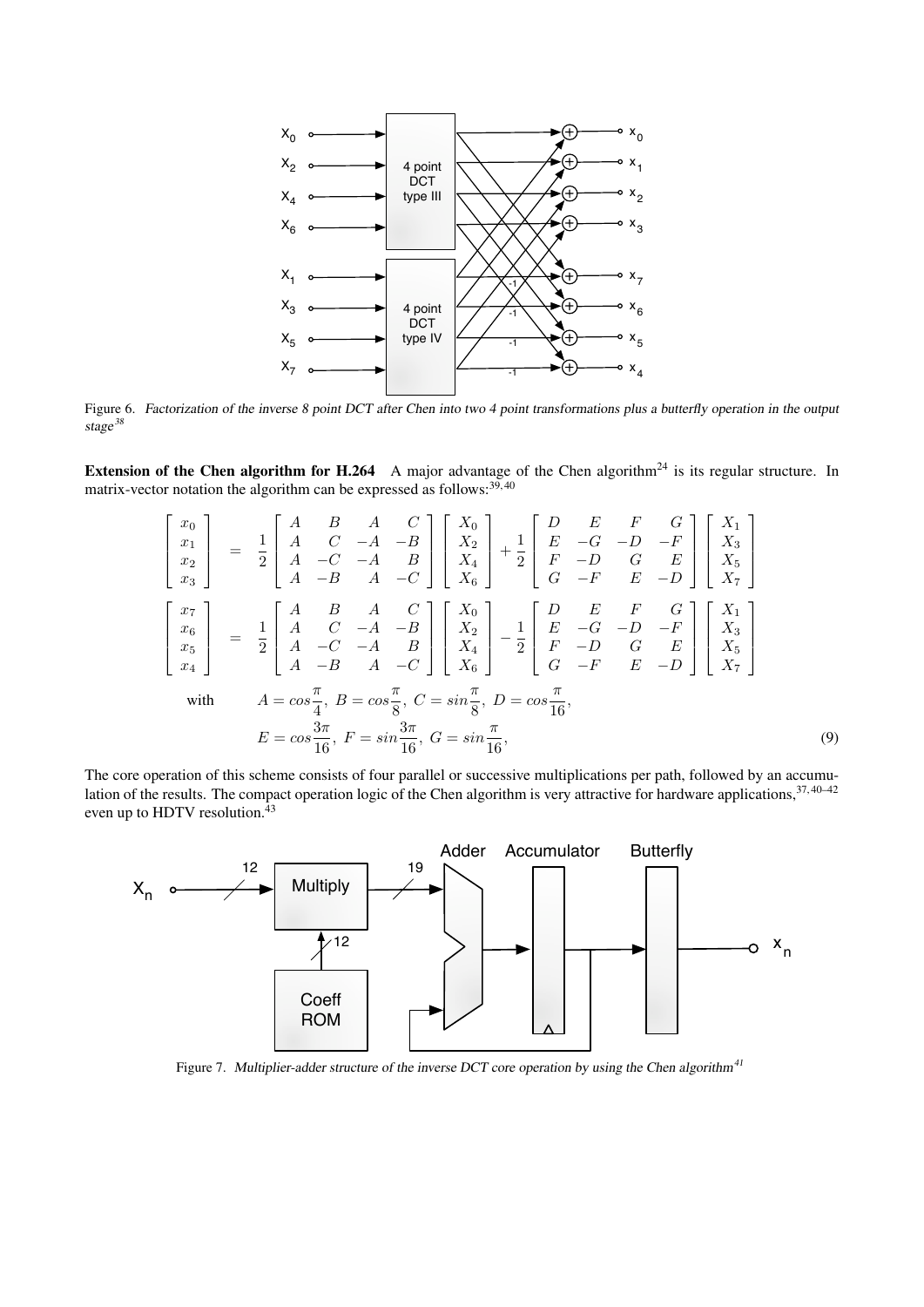By visualizing the inverse DCT in form of a multiplier-adder structure (fig. 7), it is plausible that a linear workflow can be applied on the input data<sup> $\ddagger$ </sup>.

This property of the multiplier-adder scheme is very useful for the integration of the H.264 transform in existing inverse DCT designs. Since the integer transform in H.264 is a highly quantized form of a DCT-III,<sup>44</sup> the pattern of an inverse H.264 transform already matches the form of the left side in eq. 9. Respecting the scaling factor  $\frac{1}{2}$  in front of the matrix, the four point inverse H.264 transformation can be expressed as follows:

$$
\begin{bmatrix} x_0 \\ x_1 \\ x_2 \\ x_3 \end{bmatrix} = \frac{1}{2} \begin{bmatrix} A_0 & B_0 & A_0 & C_0 \\ A_0 & C_0 & -A_0 & -B_0 \\ A_0 & -C_0 & -A_0 & B_0 \\ A_0 & -B_0 & A_0 & -C_0 \end{bmatrix} \begin{bmatrix} X_0 \\ X_1 \\ X_2 \\ X_3 \end{bmatrix}
$$
  
with  $A_0 = 2, B_0 = 2, C_0 = 1$  (10)

Based on the initial condition of a linear access to the coefficients in conjunction with the Chen DCT algorithm, the second matrix can be modified as well. One modification is the doubling of the coefficient memory to cover the demands of H.264. The other modification consists of a conditional butterfly stage. By introducing the factor  $\eta_{\tau}$ , the butterfly operation can be applied for the DCT with  $\eta_1 = \frac{1}{2}$ . In the case of H.264,  $\eta_0 = 0$  disables the butterfly in order to process two 4x4 blocks in one run.

To keep the output order of results  $x_4 \ldots x_7$  for DCT-based transformation steps intact, the order of coefficients in the right matrix is sorted accordingly for the H.264 transform. Therefore the H.264 coefficients are vertically mirrored. The whole computation algorithm with substituted generic coefficients  $H_{\tau}$ , ...,  $W_{\tau}$  in the right matrix was derived as follows:

$$
\begin{bmatrix}\nx_0 \\
x_1 \\
x_2 \\
x_3\n\end{bmatrix} = \frac{1}{2} \begin{bmatrix}\nA_{\tau} & B_{\tau} & A_{\tau} & C_{\tau} \\
A_{\tau} & C_{\tau} & -A_{\tau} & -B_{\tau} \\
A_{\tau} & -C_{\tau} & -A_{\tau} & B_{\tau} \\
A_{\tau} & -B_{\tau} & A_{\tau} & -C_{\tau}\n\end{bmatrix} \begin{bmatrix}\nX_0 \\
X_2 \\
X_4 \\
X_5 \\
X_6\n\end{bmatrix} + \eta_{\tau} \begin{bmatrix}\nH_{\tau} & I_{\tau} & J_{\tau} & K_{\tau} \\
L_{\tau} & M_{\tau} & N_{\tau} & O_{\tau} \\
P_{\tau} & Q_{\tau} & R_{\tau} & S_{\tau} \\
T_{\tau} & U_{\tau} & V_{\tau} & W_{\tau}\n\end{bmatrix} \begin{bmatrix}\nX_1 \\
X_3 \\
X_4 \\
X_7\n\end{bmatrix}
$$
\n
$$
\begin{bmatrix}\nx_7 \\
x_6 \\
x_5 \\
x_4\n\end{bmatrix} = \eta_{\tau} \begin{bmatrix}\nA_{\tau} & B_{\tau} & A_{\tau} & C_{\tau} \\
A_{\tau} & C_{\tau} & -A_{\tau} & -B_{\tau} \\
A_{\tau} & -C_{\tau} & -A_{\tau} & B_{\tau} \\
A_{\tau} & -B_{\tau} & A_{\tau} & -C_{\tau}\n\end{bmatrix} \begin{bmatrix}\nX_0 \\
X_2 \\
X_3 \\
X_4 \\
X_5\n\end{bmatrix} - \frac{1}{2} \begin{bmatrix}\nH_{\tau} & I_{\tau} & J_{\tau} & K_{\tau} \\
L_{\tau} & M_{\tau} & N_{\tau} & O_{\tau} \\
P_{\tau} & Q_{\tau} & R_{\tau} & S_{\tau} \\
P_{\tau} & U_{\tau} & V_{\tau} & W_{\tau}\n\end{bmatrix} \begin{bmatrix}\nX_1 \\
X_3 \\
X_4 \\
X_5\n\end{bmatrix}
$$
\n
$$
(11)
$$

The substitution of variables  $D, \ldots, G$  in eq. 9 for the 4 point DCT-IV results in the following coefficients:

$$
H_1 = \cos\frac{\pi}{16}, \quad I_1 = \cos\frac{3\pi}{16}, \quad J_1 = \sin\frac{3\pi}{16}, \quad K_1 = \sin\frac{\pi}{16}, L_1 = \cos\frac{3\pi}{16}, \quad M_1 = -\sin\frac{\pi}{16}, \quad N_1 = -\cos\frac{\pi}{16}, \quad O_1 = -\sin\frac{3\pi}{16}, P_1 = \sin\frac{3\pi}{16}, \quad Q_1 = -\cos\frac{\pi}{16}, \quad R_1 = \sin\frac{\pi}{16}, \quad S_1 = \cos\frac{3\pi}{16}, T_1 = \sin\frac{\pi}{16}, \quad U_1 = -\sin\frac{3\pi}{16}, \quad V_1 = \cos\frac{3\pi}{16}, \quad W_1 = -\cos\frac{\pi}{16},
$$
\n(12)

In analogy, the H.264 coefficients are given by mapping of the variables  $A_0$ ,  $B_0$ ,  $C_0$  to the substituted coefficients:

$$
H_0 = 2, \tI_0 = -2, \tJ_0 = 2, \tK_0 = -1,\nL_0 = 2, \tM_0 = -1, \tN_0 = -2, \tO_0 = 2,\nP_0 = 2, \tQ_0 = 1, \tR_0 = -2, \tS_0 = -2,\nT_0 = 2, \tU_0 = 2, \tV_0 = 2, \tW_0 = 1,
$$
\n
$$
(13)
$$

This way, the 8 point inverse DCT transformation can be re-used for transforming two blocks of four coefficients. In order to comply with the rules in IEEE1180, pure integer arithmetic requires 12 bit plus sign for the coefficients. Consequently, the multiplier of integer valued coefficients  $A_1, \ldots, W_1$  is 4096. The intermediate values in the first transformation

<sup>&</sup>lt;sup>‡</sup> after properly dividing between pair and impair indices of  $x_n$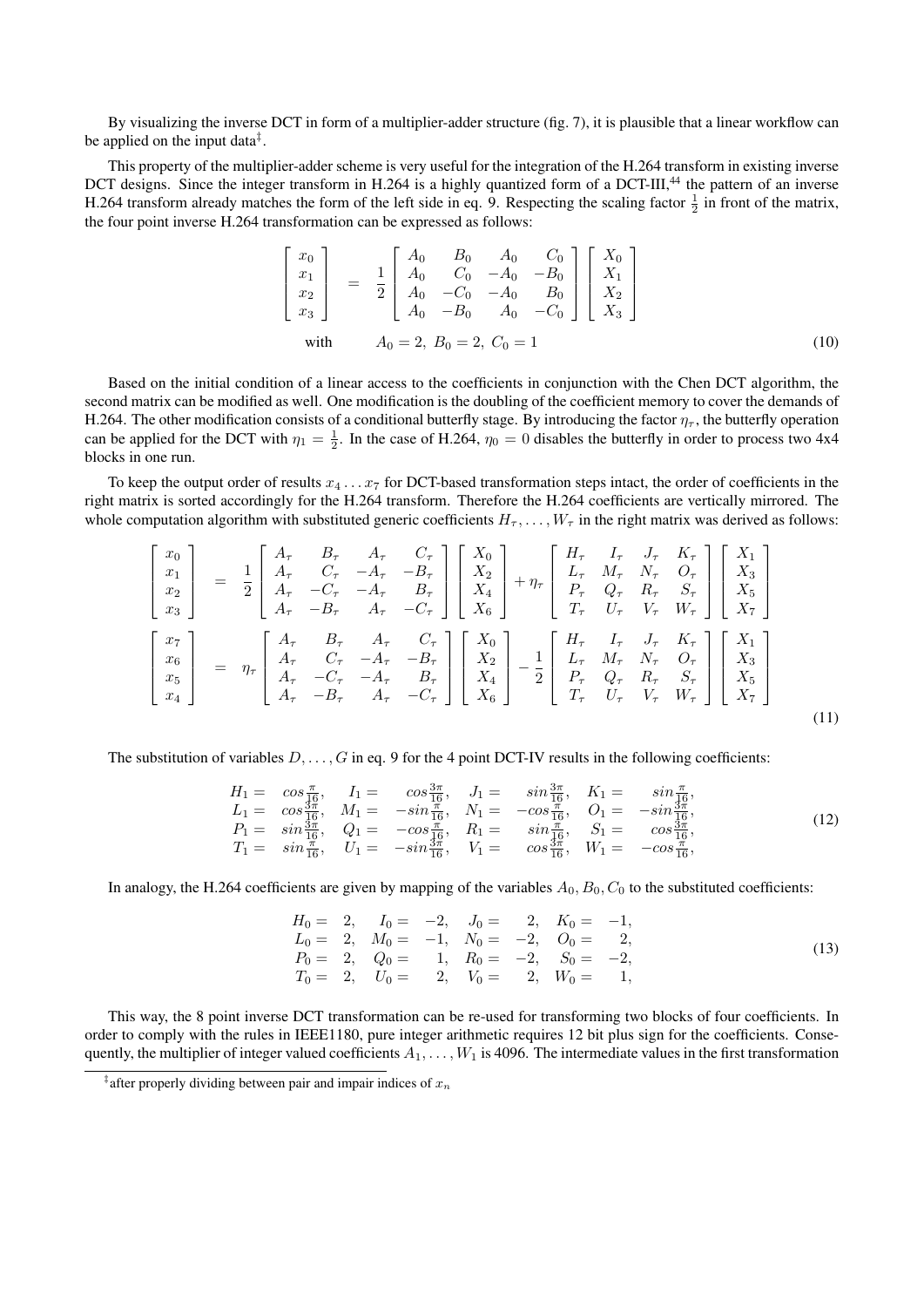step require 3 bit fractional accuracy. Therefore the input values  $X_n$  in the vertical transformation step require 15 bit total accuracy. After accumulation, the rounding, back scaling and clipping operations are applied. As scaling constant, a 9 bit shift operation is used.

In H.264, no fractional accuracy is required. Taking the 9 bit shift operation into account, a factor of 2048 for the coefficients  $A_0, \ldots, W_0$  is appropriate. By this factor, all multiplicators stay in the 12 bit plus sign range used for the DCT. The complete structure of the proposed system for generic inverse transform is depicted in fig. 7. Sample test code and IEEE1180 verification results are available in.<sup>15</sup>



Figure 8. Operation core of combined inverse DCT and inverse H.264 transform by extending the addressing of transform coefficient by one bit and type dependent deactivation of butterfly stage

# 5. CONCLUSION

In this paper, algorithms were presented that map motion compensation and residual transform on common work-flows. It has been shown that – despite a significant number of differences – luma motion compensation can be unified on a generic processing model. Algorithm-specific branching was avoided. The algorithmic behavior of the common processing core is modified only by selecting the contents of fixed coefficient, clipping and addressing tables. Furthermore it has been shown that for chroma motion compensation, the H.264 algorithm can be slightly modified to accompany the needs of elder standards.

In system designs where the chip area of individual components plays a significant role, the proposed inverse transform structure might be a viable choice. The additional complexity of the generic transform compared to a single DCT stage can be kept minimal.

# **REFERENCES**

- 1. B. Stabernack and H. Richter, "Media Processor Architectures for Mobile DVB-H Terminals," *Proceedings of GSPx 2005 Pervasive Signal Processing Conference, Santa Clara, U.S.A.* , Oct. 2005.
- 2. H. Richter and E. Müller, "Multistandard video decompression based on a uniform meta format stream," *Proceedings of Picture Coding Symposium (PCS' 2007), Lisbon, Portugal* , Nov. 2007.
- 3. N. Penisoara, "Optimizing inter-processor communication on freescale i.300-30 multi-core platform," *Proc. of GSPX 2005, Santa Clara, U.S.A.* , Oct. 2005.
- 4. Texas Instruments, "TMS320DM642 Technical Overview," 2002. http://www.ti.com,order #SPRU615.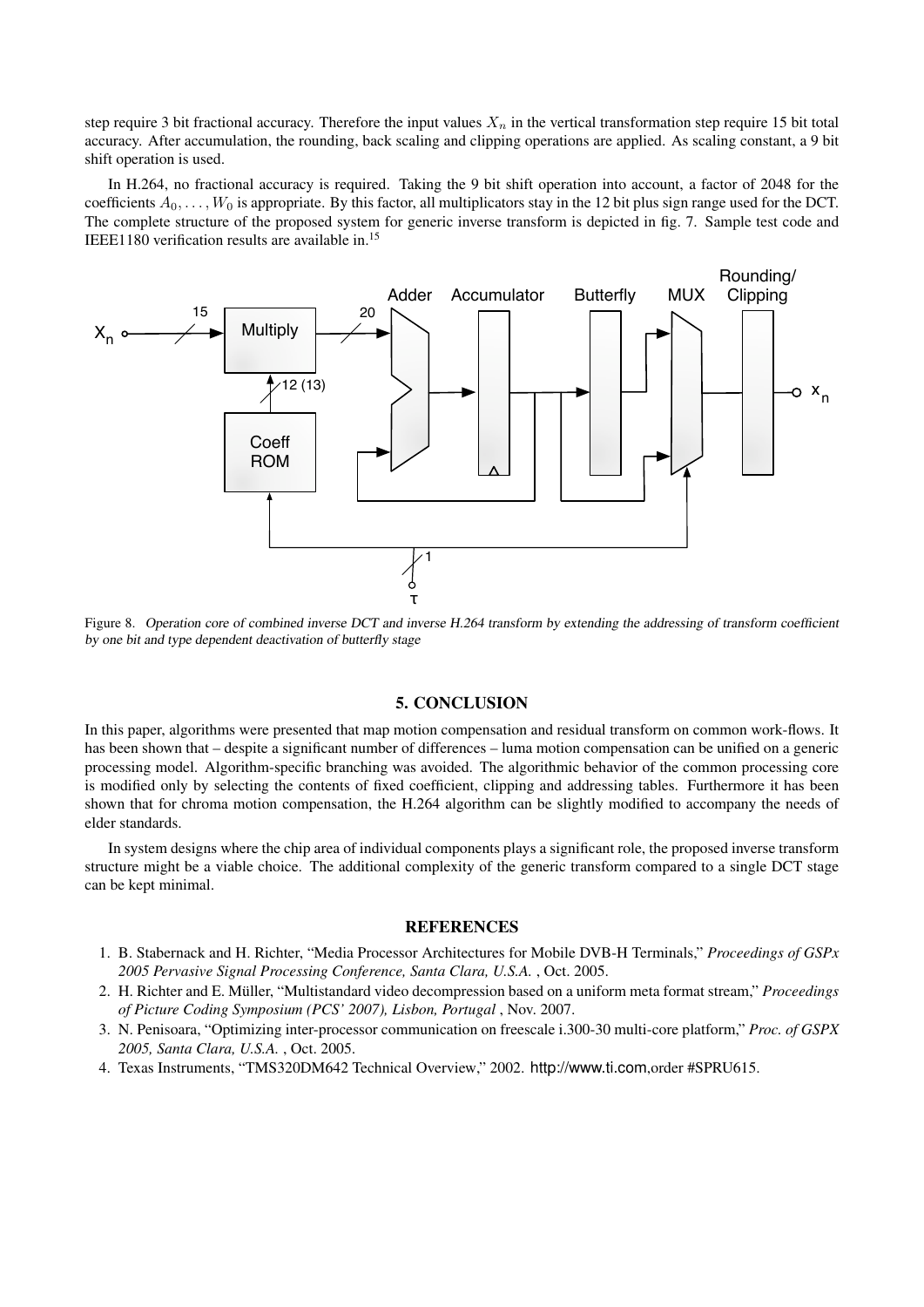- 5. ARC International, "How To Build Optimized Products With the ARCtangent-A4 User-Customizable Processor," 2002. http://www.arc.com/documentation/whitepapers/.
- 6. R. E. Gonzalez, "Xtensa A configurable and extensible processor," *IEEE Micro* 20(2), pp. 60–70, 2000.
- 7. J. L. Mitchell, W. B. Pennebaker, C. E. Fogg, and D. J. LeGall, *MPEG Video Compression Standard*, Chapman and Hall, New York, USA, 1 ed., 1997.
- 8. Y. Nakaya, "Avoindance of Rounding Error Accumulation in Motion Compensation with Half Pel Accuracy," *Proceedings of the 1998 IEICE General Conference* , pp. D–11–44, Mar. 1998. Japanese /w engl. translation.
- 9. Y. Nakaya, "Image decoding method." US Pat. 6,574,371, June 2001.
- 10. Y. Nakaya, "Avoindance of Rounding Error Accumulation in Motion Compensation with Half Pel Accuracy." US Pat. 6,868,185, Jul 2003.
- 11. U. Benzler and O. Werner, "Improving multiresolution motion compensating hybrid coding by drift reduction," *Picture Coding Symposium (PCS' 96), Melbourne, Australia* , Mar. 1996.
- 12. U. Benzler, "Performance evaluation of a reduced complexity implementation for quarter pel motion compensation," *ISO/IEC JTC1/SC29/WG11 MPEG-4: N3146* , Jan 1998.
- 13. ISO/IEC JTC1/SC29/WG11, "MPEG-4 Video VM 16.0." MPEG00/N3312, Noordwijkerhout, Netherlands, 2000.
- 14. Joint Video Team (JVT) of ISO/IEC MPEG and ITU-T VCEG, "ITU-T Recommendation and Final Draft International Standard of Joint Video Specification (ITU-T Rec. H.264 | ISO/IEC 14496-10 AVC)." JVT-G050, 7th Meeting Pattaya, Thailand, Mar. 2003.
- 15. H. Richter, *Standardübergreifende Konzepte für blockbasierte Videodecodierung. PhD thesis, Universität Rostock,* Nov. 2006.
- 16. R. M. Haralick, "A storage efficient way to implement the discrete cosine transform," *IEEE Transactions on Computing* C-25, pp. 764–5, July 1976.
- 17. B. D. Tseng and W. C. Miller, "On computing the discrete cosine transform," *IEEE Transactions on Computers* C-27, pp. 966–8, Oct. 1978.
- 18. M. J. Narashimha and A. M. Peterson, "On the computation of the discrete cosine transform," *IEEE Transactions on Communications* COM-26, pp. 934–6, June 1978.
- 19. D. Hein and N. Ahmed, "On a real-time Walsh-Hadamard cosine transform image processor," *IEEE Transactions on Electromagnetic Compatibility* EMC-20, pp. 453–7, Aug. 1978.
- 20. H. W. Jones, D. N. Hein, and S. C. Knauer, "The Karhunen-Loeve, discrete cosine and related transforms via the Hadamard transform," *Proc. Int. Telemeter. Conf.* , pp. 87–98, Nov. 1978.
- 21. M. Vetterli and H. Nussbaumer, "Simple FFT and DCT algorithms with reduced number of operations," *Signal Processing* 6, pp. 267–78, Aug. 1984.
- 22. H. S. Malvar, "Fast computation of discrete cosine transform through fast Hartley transform," *Electronic Letters* 22, pp. 352–353, Mar. 1986.
- 23. H. S. Hou, "The fast Hartley transform algorithm," *IEEE Transactions on Computers* C-36, pp. 147–56, Feb. 1987.
- 24. W.-H. Chen, C. H. Smith, and S. C. Fralick, "A Fast Computational Algorithm for the Discrete Cosine Transform," *IEEE Transactions on Communications* COM-25, pp. 1004–9, Sept. 1977.
- 25. M. Ghanbari and D. E. Pearson, "Fast cosine transform implementation for television signals," *IEEE Proc* 129, pp. 59–68, Feb. 1982.
- 26. Z. Wang, "Fast algorithms for the discrete W transform and for the discrete Fourier transform," *IEEE Trans. Acoust., Speech, Signal Processing* ASSP-32, pp. 803–16, Aug. 1984.
- 27. B. G. Lee, "A new algorithm to compute the discrete Cosine transform," *IEEE Trans. Acoust., Speech, Signal Processing* ASSP-32, pp. 1243–5, Dec. 1984.
- 28. N. Suehiro and M. Hatori, "Fast algorithms for the DFT and other sinusoidal transforms," *IEEE Trans. Acoust., Speech, Signal Processing* ASSP-34, pp. 642–4, June 1986.
- 29. H. S. Hou, "A Fast Recursive Algorithm for Computing the Discrete Cosine Transform," *IEEE Trans. Acoust., Speech, Signal Processing* ASSP-35, pp. 1455–61, Oct. 1987.
- 30. Z. Cvetković and M. V. Popović, "New Fast Recursive Algorithms for the Computation of Discrete Cosine and Sine Transforms," *IEEE Transactions on Signal Processing* 40, pp. 2083–6, Aug. 1992.
- 31. P. Lee and F.-Y. Huang, "Restructured Recursive DCT and DST Algorithms," *IEEE Transactions on Signal Processing* 42, pp. 1600–9, July 1994.